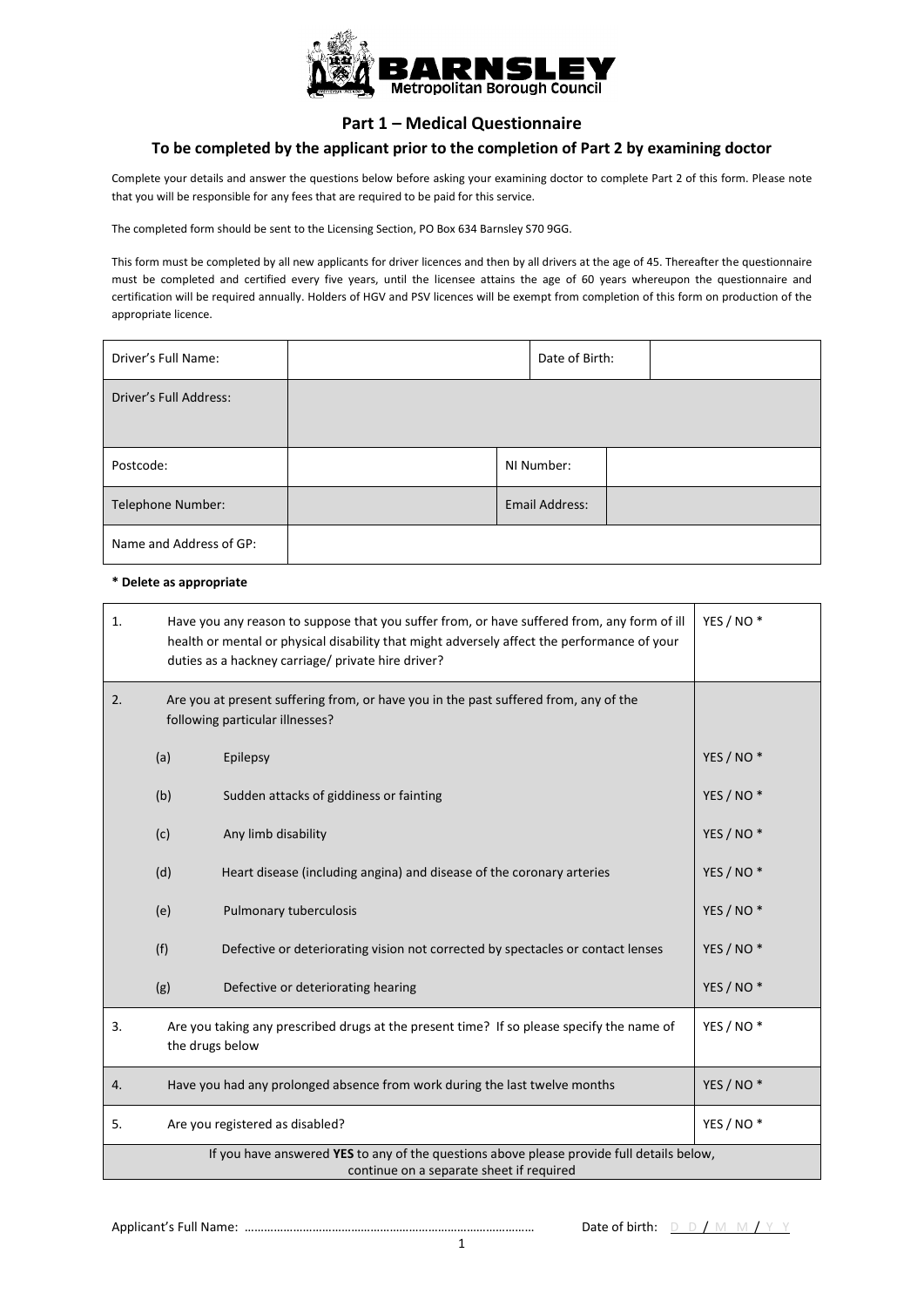

**The answers given by me are true to the best of my knowledge and belief and I give this information knowing that my licence will be refused or revoked if I have wilfully given any reply which I know to be false or do not believe to be true.** 

**If my medical circumstances change I will notify the Licensing Section immediately in writing.** 

 **I consent, for a period of three years from the date of my signature, to the Authority's Medical Officer seeking information from any doctor who at any time has attended to me and I authorise the giving of such information.** 

| Driver's Signature: |  | Date: |  |
|---------------------|--|-------|--|
|---------------------|--|-------|--|

| If you have answered YES to any of the questions above please provide full details below, |  |  |
|-------------------------------------------------------------------------------------------|--|--|
| continue on a separate sheet if required                                                  |  |  |
|                                                                                           |  |  |
|                                                                                           |  |  |
|                                                                                           |  |  |
|                                                                                           |  |  |
|                                                                                           |  |  |
|                                                                                           |  |  |
|                                                                                           |  |  |
|                                                                                           |  |  |
|                                                                                           |  |  |
|                                                                                           |  |  |
|                                                                                           |  |  |
|                                                                                           |  |  |
|                                                                                           |  |  |
|                                                                                           |  |  |
|                                                                                           |  |  |
|                                                                                           |  |  |
|                                                                                           |  |  |
|                                                                                           |  |  |
|                                                                                           |  |  |
|                                                                                           |  |  |
|                                                                                           |  |  |
|                                                                                           |  |  |
|                                                                                           |  |  |
|                                                                                           |  |  |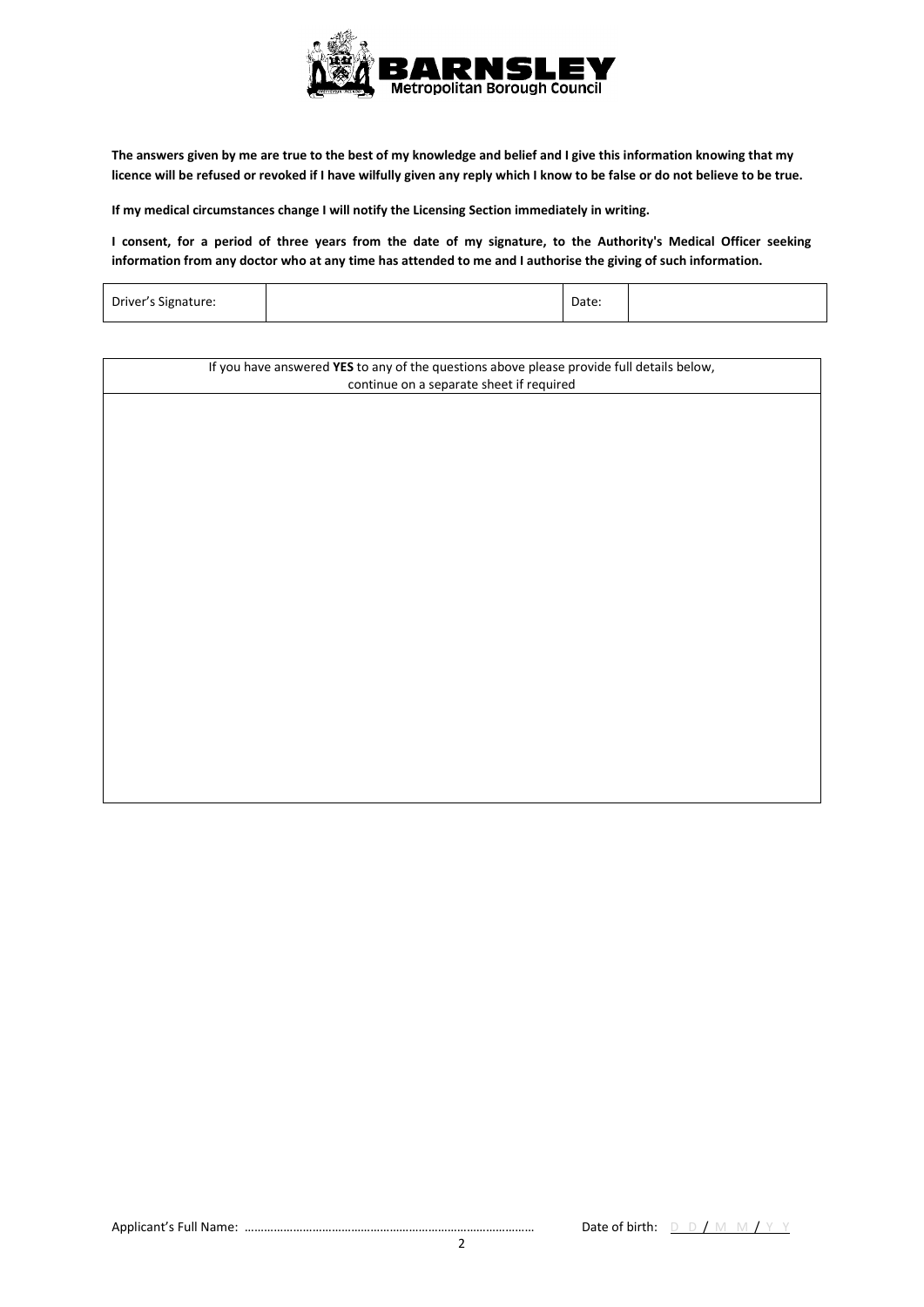

## **Part 2a – Medical Examination Report**

#### **Visual Assessment**

*To be filled in by a doctor or optician/optometrist* 

If correction is needed to meet the eyesight standard for driving, all questions must be answered. If correction is not needed, questions 5 and 6 can be ignored.

| 1. Please confirm by circling the scale you are using to<br>express the driver's visual acuities | Snellen            |                                            | Snellen expressed<br>as a decimal | LogMAR                                |
|--------------------------------------------------------------------------------------------------|--------------------|--------------------------------------------|-----------------------------------|---------------------------------------|
|                                                                                                  | Uncorrected        |                                            |                                   | Corrected                             |
| 2. Please state the visual acuity of each eye (see<br>INF4D).                                    |                    |                                            |                                   | (using prescription worn for driving) |
| Snellen readings with a plus (+) or minus (-) are not                                            | $\mathsf{R}$       | L                                          | R                                 |                                       |
| acceptable. If 6/7.5, 6/60 standard is not met, the applicant                                    |                    |                                            |                                   |                                       |
| may need further assessment by an optician.                                                      |                    |                                            |                                   |                                       |
| 3. Is the visual activity at least 6/7.5 in the better eye                                       | <b>YES</b>         |                                            | <b>NO</b>                         |                                       |
| and at least 6/60 in the other eye (corrective lenses                                            |                    |                                            |                                   |                                       |
| may be worn to meet this standard?)                                                              |                    |                                            |                                   |                                       |
| 4. Were corrective lenses worn to meet this                                                      | <b>YES</b>         |                                            |                                   | <b>NO</b>                             |
| standard?                                                                                        |                    |                                            |                                   |                                       |
| If Yes, please circle glasses, contact lenses or both together?                                  | Glasses            | <b>Contact Lenses</b><br><b>Both</b>       |                                   |                                       |
| 5. If glasses (not contact lenses) are worn for driving,                                         | <b>YES</b>         |                                            |                                   | NO                                    |
| is the corrective power greater than plus (+)8 dioptres                                          |                    |                                            |                                   |                                       |
| in any meridian of either lens?                                                                  |                    |                                            |                                   |                                       |
| 6. If correction is worn for driving, is it well tolerated?                                      | <b>YES</b>         |                                            |                                   | <b>NO</b>                             |
| If No, please give full details in the box provided.                                             |                    |                                            |                                   |                                       |
| 7. Is there a history of any medical conditions that                                             | <b>YES</b>         |                                            |                                   | ΝO                                    |
| may affect the applicant's binocular field of vision                                             |                    |                                            |                                   |                                       |
| (central and/or peripheral)?                                                                     |                    |                                            |                                   |                                       |
| 8. Is there diplopia?                                                                            | <b>YES</b>         |                                            |                                   | <b>NO</b>                             |
| (a) If Yes, is it controlled?                                                                    |                    |                                            |                                   |                                       |
| If Yes, please give full details in the box provided                                             |                    |                                            |                                   |                                       |
| 9. Does the applicant, on questioning, report                                                    | <b>YES</b>         |                                            |                                   | <b>NO</b>                             |
| symptoms of intolerance to glare and/or impaired                                                 |                    |                                            |                                   |                                       |
| contrast sensitivity and/or impaired twilight vision                                             |                    |                                            |                                   |                                       |
| that impairs their ability to drive?                                                             |                    |                                            |                                   |                                       |
| 10. Does the applicant have any other ophthalmic<br>conditions?                                  | <b>YES</b>         |                                            |                                   | <b>NO</b>                             |
|                                                                                                  |                    |                                            |                                   |                                       |
| If Yes to any of questions $7 - 10$ , please give full                                           |                    |                                            |                                   |                                       |
| details in the box provided                                                                      |                    |                                            |                                   |                                       |
| Details/additional information                                                                   |                    | You must sign and date this section:       |                                   |                                       |
|                                                                                                  |                    | Name of examining doctor/optician (print): |                                   |                                       |
|                                                                                                  |                    |                                            |                                   |                                       |
|                                                                                                  |                    | Signature of examining doctor/optician:    |                                   |                                       |
|                                                                                                  |                    |                                            |                                   |                                       |
|                                                                                                  | Date of signature: | Please provide your GOC or GMC number:     |                                   |                                       |
|                                                                                                  |                    |                                            |                                   |                                       |
|                                                                                                  |                    |                                            |                                   |                                       |
|                                                                                                  |                    | Doctor/optometrist/optician's stamp:       |                                   |                                       |
|                                                                                                  |                    |                                            |                                   |                                       |
|                                                                                                  |                    |                                            |                                   |                                       |
|                                                                                                  |                    |                                            |                                   |                                       |
|                                                                                                  |                    |                                            |                                   |                                       |
|                                                                                                  |                    |                                            |                                   |                                       |
|                                                                                                  |                    |                                            |                                   |                                       |
|                                                                                                  |                    |                                            |                                   |                                       |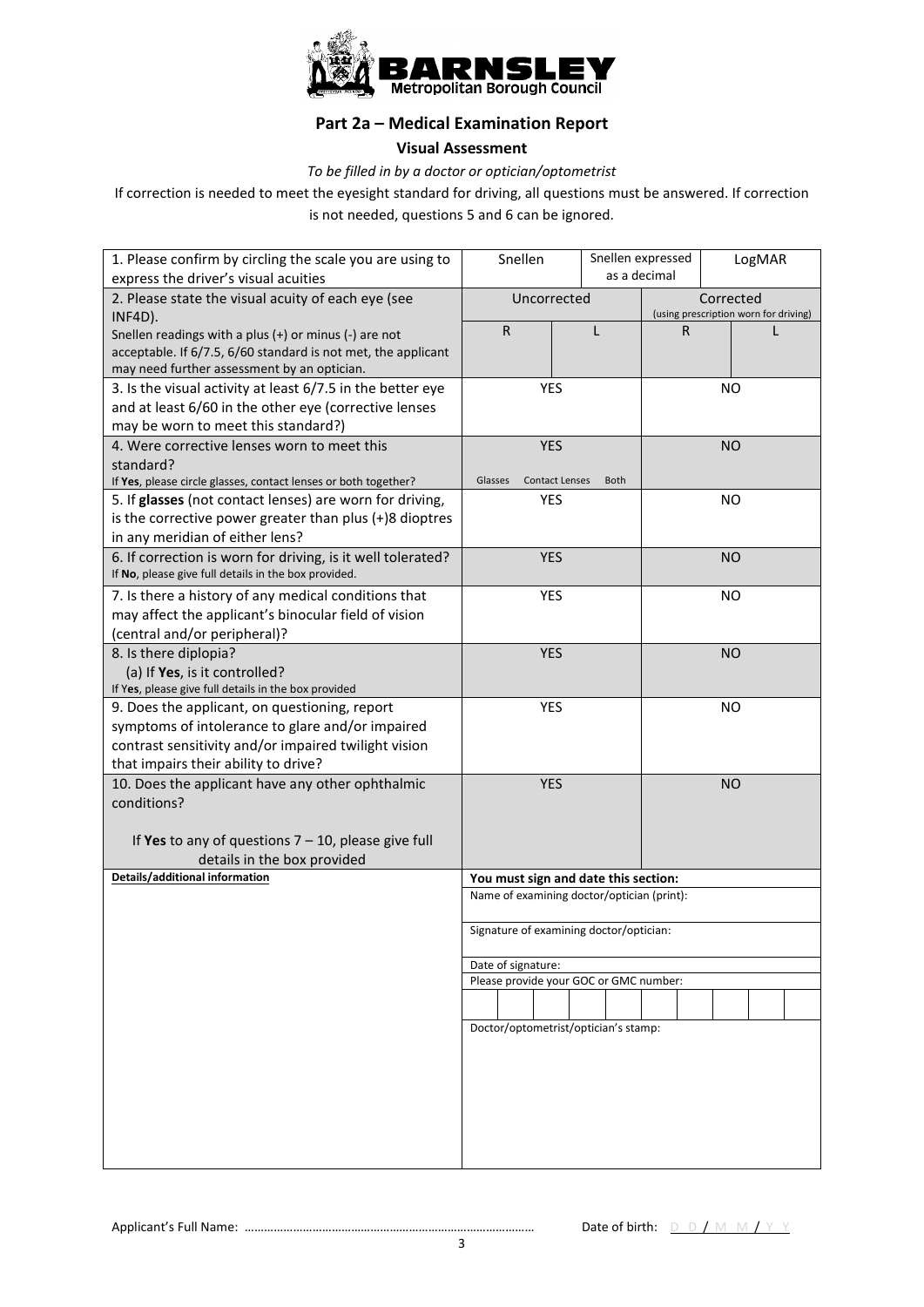

## **Part 2b – Medical Examination Report**

#### **Medical Assessment**

*Must be filled in by a doctor* 

Please check the applicant's identity before you proceed.

Please ensure that you fully examine the applicant and take the applicant's history.

# **Neurological disorders**

 **1** 

| Is there a history of, or evidence of, any neurological         | <b>YES</b>                                                                                                               | <b>NO</b>                         |
|-----------------------------------------------------------------|--------------------------------------------------------------------------------------------------------------------------|-----------------------------------|
| disorder?                                                       | Please answer all the questions<br>below, give details in Section 6 on<br>page 11 and enclose relevant<br>hospital notes | Go to Section 2 on page 5         |
| 1. Has the applicant had any form of seizure?                   | <b>YES</b>                                                                                                               | NO.                               |
| (a) Has the applicant had more than one attack?                 | <b>YES</b>                                                                                                               | <b>NO</b>                         |
| (b) Please give date of first and last attack:                  | First attack                                                                                                             | Last attack                       |
|                                                                 |                                                                                                                          |                                   |
|                                                                 | $\frac{1}{2}$                                                                                                            | $\frac{1}{2}$                     |
| (c) Is the applicant currently on anti-epileptic<br>medication? | <b>YES</b>                                                                                                               | NO                                |
|                                                                 | Please fill in current medication in<br>Section 8 on page 10                                                             |                                   |
| (d) If no longer treated, please give date when                 |                                                                                                                          |                                   |
| treatment ended:                                                | Treatment ended:                                                                                                         | $\frac{\frac{1}{2}}{\frac{1}{2}}$ |
|                                                                 |                                                                                                                          |                                   |
| Has the applicant had a brain scan?<br>(e)                      | <b>YES</b>                                                                                                               | <b>NO</b>                         |
|                                                                 |                                                                                                                          |                                   |
|                                                                 | Give details in Section 6 on page 11                                                                                     |                                   |
| Has the applicant had an EEG?<br>(f)                            | <b>YES</b>                                                                                                               | NO.                               |
|                                                                 |                                                                                                                          |                                   |
| If Yes to any of the above, please supply reports if            |                                                                                                                          |                                   |
| available                                                       |                                                                                                                          |                                   |
| 2. Stroke or TIA?                                               | <b>YES</b>                                                                                                               | <b>NO</b>                         |
|                                                                 |                                                                                                                          |                                   |
| If yes, please give date:                                       | $\frac{1}{1}$                                                                                                            |                                   |
|                                                                 |                                                                                                                          |                                   |
| Has there been a FULL recovery?                                 | <b>YES</b>                                                                                                               | NO.                               |
| Has a carotid ultrasound been undertaken?                       | <b>YES</b>                                                                                                               | NO.                               |
| If Yes, was the carotid artery stenosis > 50% in either carotid | <b>YES</b>                                                                                                               | NO.                               |
| artery?                                                         |                                                                                                                          |                                   |
| 3. Sudden and disabling dizziness/vertigo within the            | <b>YES</b>                                                                                                               | <b>NO</b>                         |
| last year with a liability to recur?                            |                                                                                                                          |                                   |
| 4. Subarachnoid haemorrhage?                                    | <b>YES</b>                                                                                                               | NO.                               |
| 5. Serious traumatic brain injury within the last ten           | <b>YES</b>                                                                                                               | <b>NO</b>                         |
| years?                                                          |                                                                                                                          |                                   |
| 6. Any form of brain tumour?                                    | <b>YES</b>                                                                                                               | NO.                               |
| 7. Other brain surgery or abnormality?                          | <b>YES</b>                                                                                                               | <b>NO</b>                         |
| 8. Chronic neurological disorders?                              | YES                                                                                                                      | <b>NO</b>                         |
| 9. Parkinson's disease?                                         | <b>YES</b>                                                                                                               | <b>NO</b>                         |
| 10. Is there a history of blackout or impaired                  | YES                                                                                                                      | <b>NO</b>                         |
| consciousness within the last 5 years?                          |                                                                                                                          |                                   |
| 11. Does the applicant suffer from narcolepsy?                  | <b>YES</b>                                                                                                               | <b>NO</b>                         |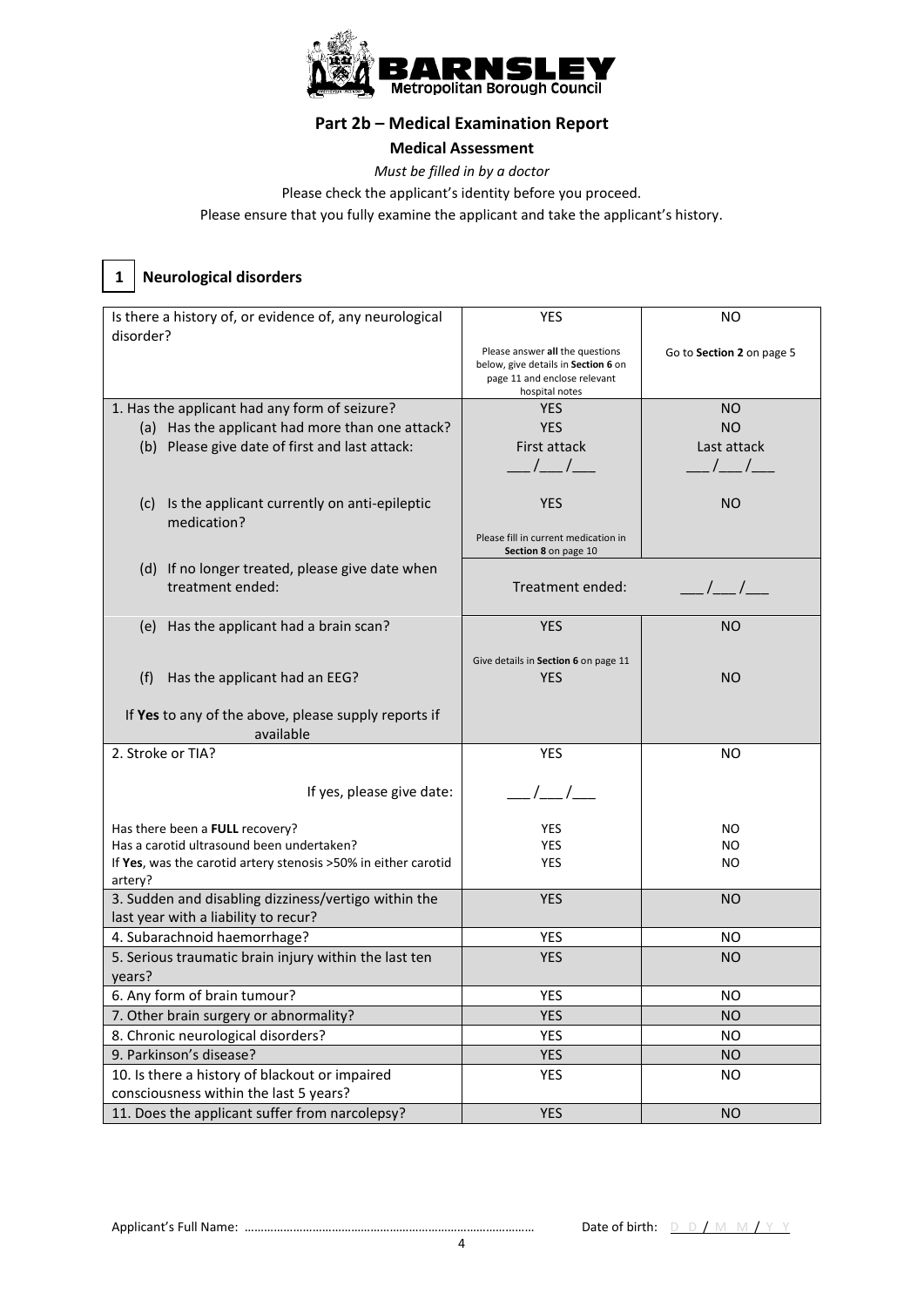

# **2 Diabetes mellitus**

| Does the applicant have diabetes mellitus?            | <b>YES</b>                                                                                                               | <b>NO</b>                            |
|-------------------------------------------------------|--------------------------------------------------------------------------------------------------------------------------|--------------------------------------|
|                                                       | Please answer all the questions<br>below, give details in Section 6 on<br>page 11 and enclose relevant<br>hospital notes | Go to Section 3 on page 6            |
| 1. Is the diabetes managed by:                        |                                                                                                                          |                                      |
| (a) Insulin?                                          | <b>YES</b>                                                                                                               | NO.                                  |
| If Yes, please give date:                             | $\left  \begin{array}{cc} \end{array} \right $                                                                           |                                      |
|                                                       |                                                                                                                          |                                      |
| (b) If treated with insulin, are there at least 3     | <b>YES</b>                                                                                                               | <b>NO</b>                            |
| continuous months of blood glucose                    |                                                                                                                          |                                      |
| readings stored on a memory meter(s)?                 |                                                                                                                          | Give details in Section 6 on page 11 |
| (c) Other injectable treatments?                      | <b>YES</b>                                                                                                               | NO.                                  |
| (d) A Sulphonylurea or a Glinide?                     | <b>YES</b>                                                                                                               | NO.                                  |
| (e) Oral hypoglycaemic agents and diet?               | <b>YES</b>                                                                                                               | NO.                                  |
|                                                       |                                                                                                                          |                                      |
| If Yes to any of (a) – (e), please fill in current    |                                                                                                                          |                                      |
| medication in Section 8 on page 10                    |                                                                                                                          |                                      |
| Diet only?                                            | <b>YES</b>                                                                                                               | <b>NO</b>                            |
| (f)<br>2.                                             |                                                                                                                          |                                      |
|                                                       |                                                                                                                          |                                      |
| (a) Does the applicant test blood glucose at          | <b>YES</b>                                                                                                               | NO.                                  |
| least twice every day?                                |                                                                                                                          |                                      |
| (b) Does the applicant test at times relevant to      | <b>YES</b>                                                                                                               | NO.                                  |
| driving (no more than 2 hours before the              |                                                                                                                          |                                      |
| start of the first journey and every 2 hours          |                                                                                                                          |                                      |
| while driving)?                                       |                                                                                                                          |                                      |
| (c) Does the applicant keep fast acting               | <b>YES</b>                                                                                                               | NO.                                  |
| carbohydrate within easy reach when                   |                                                                                                                          |                                      |
| driving?                                              |                                                                                                                          |                                      |
| (d) Does the applicant have a clear                   | <b>YES</b>                                                                                                               | NO.                                  |
| understanding of diabetes and the necessary           |                                                                                                                          |                                      |
| precautions for safe driving?                         |                                                                                                                          |                                      |
| 3. Is there any evidence of impaired awareness of     | <b>YES</b>                                                                                                               | NO.                                  |
| hypoglycaemia?                                        |                                                                                                                          |                                      |
| 4. Is there a history of hypoglycaemia in the last 12 | <b>YES</b>                                                                                                               | NO.                                  |
| months requiring the assistance of another person?    |                                                                                                                          |                                      |
|                                                       | Give details in Section 6 on page 11                                                                                     |                                      |
| 5. Is there evidence of:                              |                                                                                                                          |                                      |
| (a) Loss of visual field?                             | <b>YES</b>                                                                                                               | <b>NO</b>                            |
| (b) Severe peripheral neuropathy, sufficient to       | <b>YES</b>                                                                                                               | <b>NO</b>                            |
| impair limb function for safe driving?                |                                                                                                                          |                                      |
|                                                       | Give details in Section 6 on page 11                                                                                     |                                      |
| 6. Has there been laser treatment or intra-vitreal    | <b>YES</b>                                                                                                               | <b>NO</b>                            |
| treatment for retinopathy?                            |                                                                                                                          |                                      |
|                                                       |                                                                                                                          |                                      |
| If Yes, please give date(s) of treatment:             |                                                                                                                          |                                      |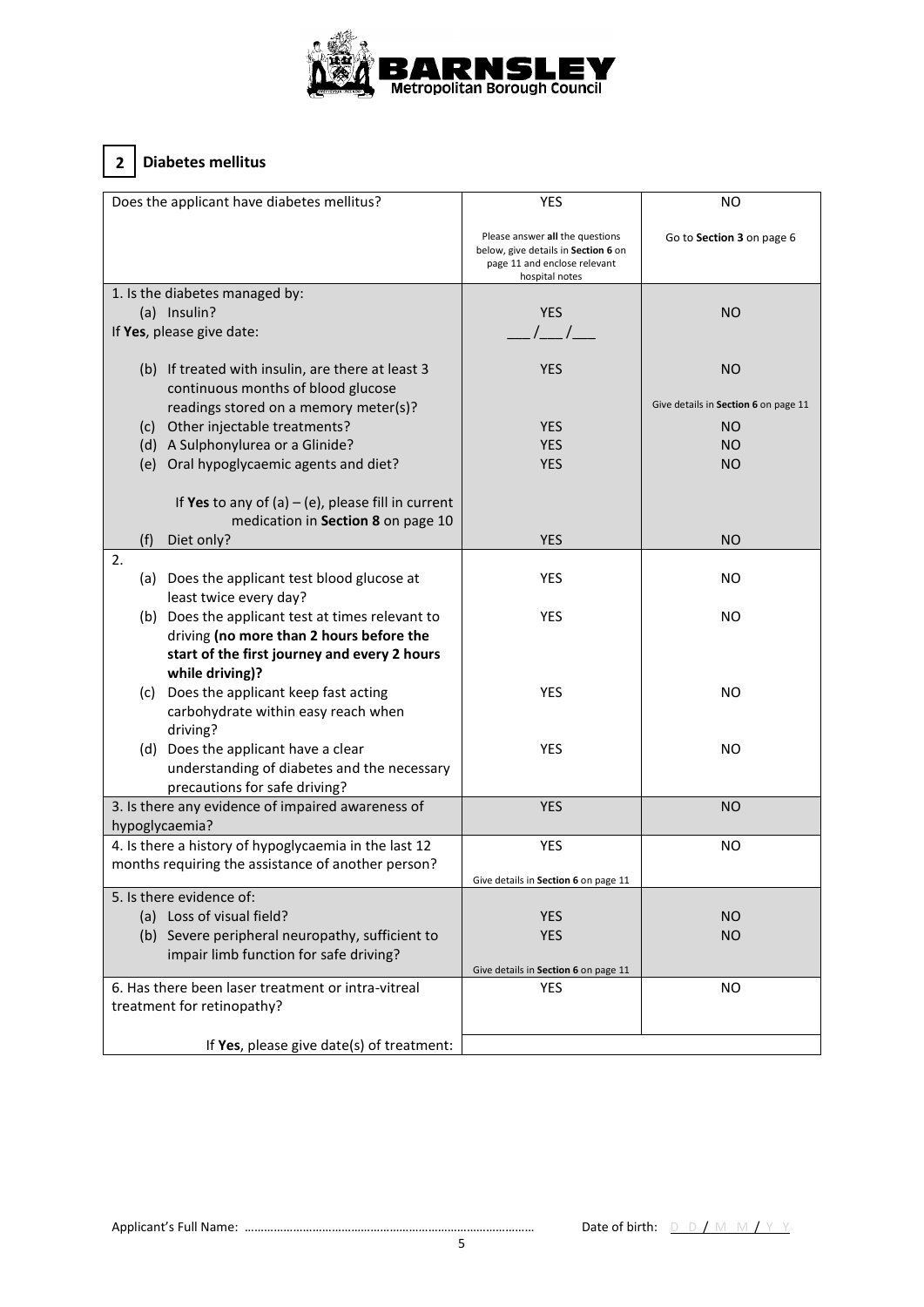

### **3 Cardiac**

### **a Coronary artery disease**

| Is there a history of, or evidence of, coronary heart<br>disease?                                                                                                                                              | <b>YES</b>                                                                                                               | NO                     |
|----------------------------------------------------------------------------------------------------------------------------------------------------------------------------------------------------------------|--------------------------------------------------------------------------------------------------------------------------|------------------------|
|                                                                                                                                                                                                                | Please answer all the questions<br>below, give details in Section 6 on<br>page 11 and enclose relevant<br>hospital notes | Go to Section 3b below |
| 1. Has the applicant suffered from angina?                                                                                                                                                                     | <b>YES</b>                                                                                                               | NO.                    |
| If Yes, please give the date of the last known attack:                                                                                                                                                         |                                                                                                                          |                        |
| 2. Acute coronary syndrome including myocardial<br>infarction?                                                                                                                                                 | <b>YFS</b>                                                                                                               | NO.                    |
| If Yes, please give the date:                                                                                                                                                                                  |                                                                                                                          |                        |
| 3. Coronary angioplasty (PCI)?<br>If Yes, please give date of most recent intervention:                                                                                                                        | <b>YES</b>                                                                                                               | NO.                    |
| 4. Coronary artery bypass graft surgery?<br>If Yes, please give date:                                                                                                                                          | <b>YES</b>                                                                                                               | NO.                    |
| 5. If Yes to any of the above, are there any physical<br>health problems (e.g. mobility/arthritis, COPD) that<br>would make the applicant unable to undertake 9<br>minutes of the standard Bruce Protocol ETT? | <b>YES</b>                                                                                                               | <b>NO</b>              |

# **b Cardiac arrhythmia**

| Is there a history of, or evidence of, cardiac         | <b>YES</b>                                                          | NO.                        |
|--------------------------------------------------------|---------------------------------------------------------------------|----------------------------|
| arrhythmia?                                            |                                                                     |                            |
|                                                        | Please answer all the questions                                     | Go to Section 3c on page 7 |
|                                                        | below, give details in Section 6 on<br>page 11 and enclose relevant |                            |
|                                                        | hospital notes                                                      |                            |
| 1. Has there been a significant disturbance of cardiac | <b>YES</b>                                                          | <b>NO</b>                  |
| rhythm? i.e. sinoatrial disease, significant atrio-    |                                                                     |                            |
| vernacular conduction defect, atrial                   |                                                                     |                            |
| flutter/fibrillation, narrow or broad complex          |                                                                     |                            |
| tachycardia in the last 5 years?                       |                                                                     |                            |
| 2. Has the arrhythmia been controlled satisfactorily   | <b>YES</b>                                                          | NO.                        |
| for at least 3 months?                                 |                                                                     |                            |
| 3. Has an ICD or biventricular pacemaker (CRT-D type)  | <b>YES</b>                                                          | N <sub>O</sub>             |
| been implanted?                                        |                                                                     |                            |
| 4. Has a pacemaker been implanted?                     | <b>YES</b>                                                          | NO.                        |
|                                                        |                                                                     |                            |
| If Yes:                                                |                                                                     |                            |
| Please give date of implantation:<br>(a)               |                                                                     |                            |
| Is the applicant free of the symptoms that<br>(b)      | <b>YES</b>                                                          | NO.                        |
| caused the device to be fitted?                        |                                                                     |                            |
| Does the applicant attend a pacemaker clinic<br>(c)    | <b>YES</b>                                                          | NO.                        |
| regularly?                                             |                                                                     |                            |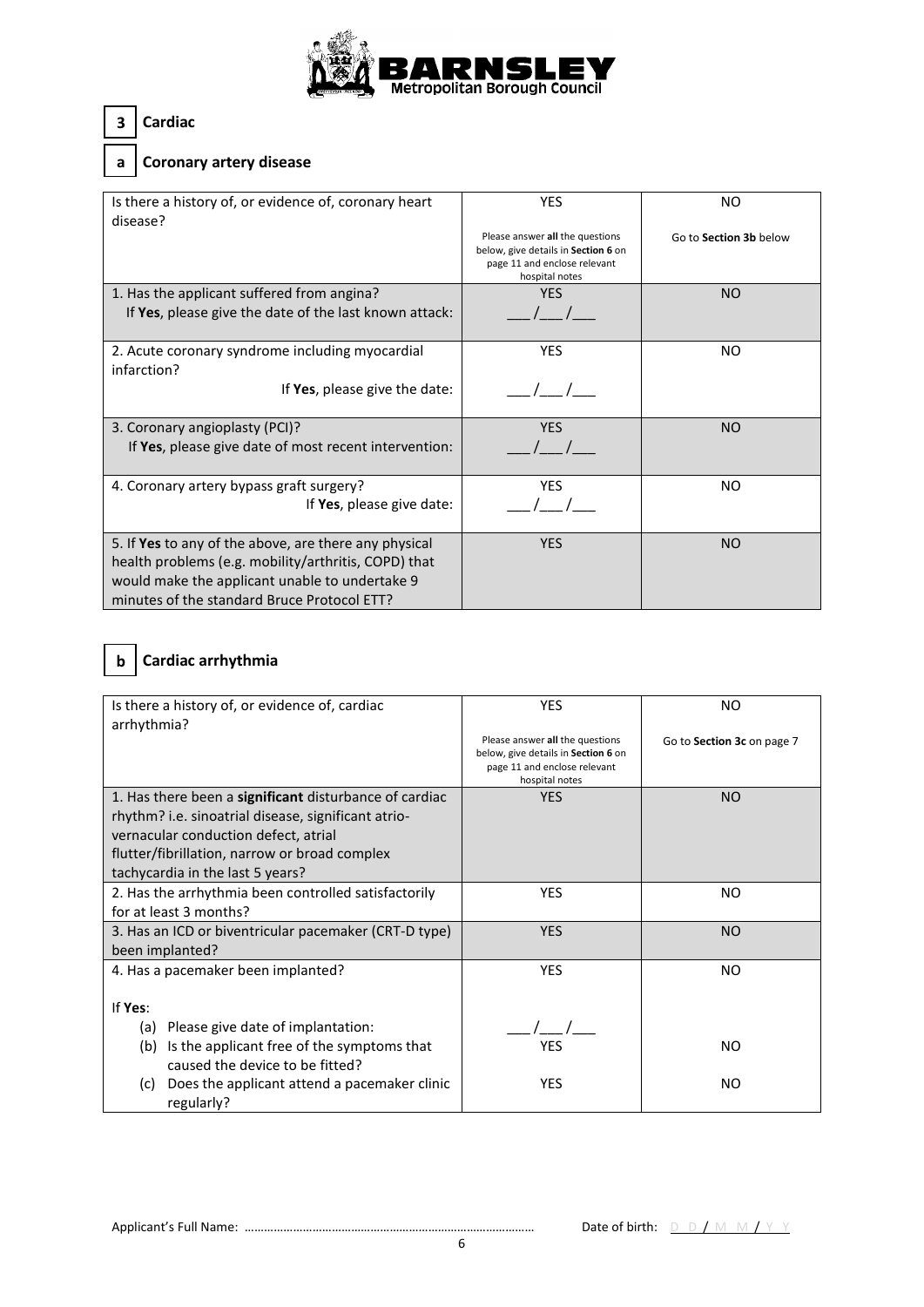

## **c Peripheral arterial disease (excluding Buerger's disease), aortic aneurysm/dissection**

| Is there a history of, or evidence of, peripheral arterial | <b>YES</b>                                                      | NO.                    |
|------------------------------------------------------------|-----------------------------------------------------------------|------------------------|
| disease (excluding Buerger's disease), aortic              |                                                                 |                        |
| aneurysm/dissection?                                       | Please answer all the questions                                 | Go to Section 3d below |
|                                                            | below, give details in Section 6 on                             |                        |
|                                                            | page 11 and enclose relevant                                    |                        |
|                                                            | hospital notes                                                  |                        |
| 1. Peripheral arterial disease (excluding Buerger's        | <b>YES</b>                                                      | <b>NO</b>              |
| disease)?                                                  |                                                                 |                        |
| 2. Does the applicant have claudication?                   | <b>YES</b>                                                      | N <sub>O</sub>         |
|                                                            |                                                                 |                        |
|                                                            |                                                                 |                        |
| If Yes, how long in minutes can the applicant walk at a    |                                                                 |                        |
| brisk pace before being symptom-limited?                   |                                                                 |                        |
| 3. Aortic aneurysm?                                        | <b>YES</b>                                                      | <b>NO</b>              |
|                                                            |                                                                 |                        |
|                                                            |                                                                 |                        |
| If Yes:                                                    |                                                                 |                        |
| (a) Site of aneurysm:                                      | Thoracic                                                        | Abdominal              |
| (b) Has it been repaired successfully?                     | <b>YES</b>                                                      | NO                     |
| (c)                                                        | <b>YES</b>                                                      | <b>NO</b>              |
| Is the transverse diameter currently >                     |                                                                 |                        |
| 5.5cm?                                                     |                                                                 |                        |
| If No, please provide latest measurement and date          |                                                                 |                        |
| obtained:                                                  |                                                                 |                        |
|                                                            |                                                                 |                        |
| 4. Dissection of the aorta repaired successfully?          | <b>YES</b>                                                      | NO.                    |
|                                                            |                                                                 |                        |
|                                                            |                                                                 |                        |
|                                                            | If Yes, please provide copies of all                            |                        |
|                                                            | reports to include those dealing<br>with any surgical treatment |                        |
|                                                            |                                                                 |                        |
| 5. Is there a history of Marfan's disease?                 | <b>YES</b>                                                      | <b>NO</b>              |
|                                                            |                                                                 |                        |
|                                                            | If Yes, please provide relevant                                 |                        |
|                                                            | hospital notes                                                  |                        |

## **d Valvular/congenital heart disease**

| Is there a history of, or evidence of,<br>valvular/congenital heart disease?           | <b>YES</b>                                                                                                               | <b>NO</b>                  |
|----------------------------------------------------------------------------------------|--------------------------------------------------------------------------------------------------------------------------|----------------------------|
|                                                                                        | Please answer all the questions<br>below, give details in Section 6 on<br>page 11 and enclose relevant<br>hospital notes | Go to Section 3e on page 8 |
| 1. Is there a history of congenital heart disease?                                     | <b>YES</b>                                                                                                               | NO.                        |
| 2. Is there a history of heart valve disease?                                          | <b>YES</b>                                                                                                               | NO.                        |
| 3. Is there a history of aortic stenosis?                                              | <b>YES</b><br>If Yes, please provide relevant<br>hospital notes                                                          | <b>NO</b>                  |
| 4. Is there any history of embolism? (not pulmonary<br>embolism)                       | <b>YES</b>                                                                                                               | NO.                        |
| 5. Does the applicant currently have significant<br>symptoms?                          | <b>YES</b>                                                                                                               | NO.                        |
| 6. Has there been any progression since the last<br>licence application? (if relevant) | <b>YES</b>                                                                                                               | NO.                        |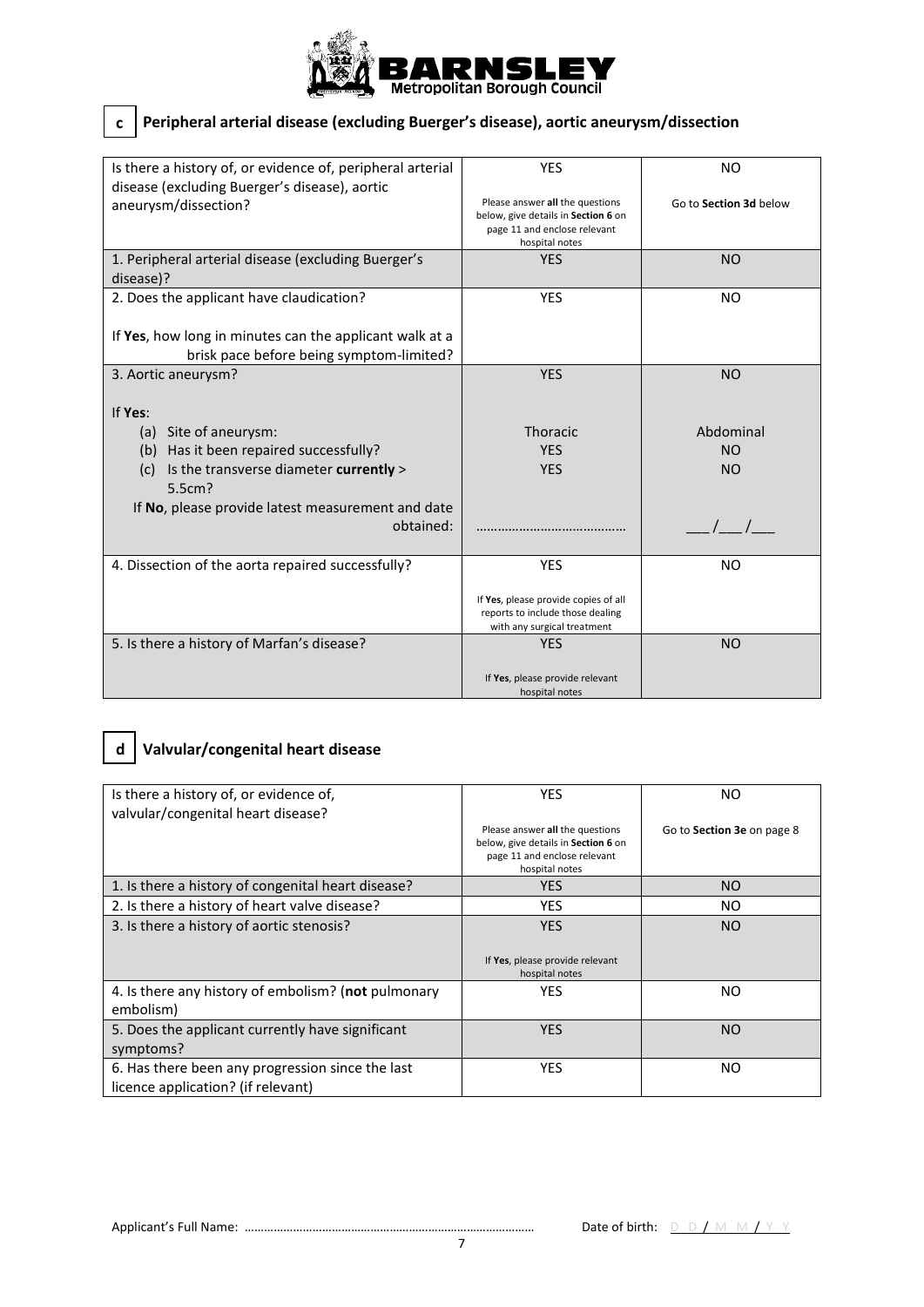

## **e Cardiac other**

| Is there a history of, or evidence of, heart failure? | YES                                                                | ΝO                            |
|-------------------------------------------------------|--------------------------------------------------------------------|-------------------------------|
|                                                       | Please answer all questions and<br>enclose relevant hospital notes | Go to <b>Section 3f</b> below |
| 1. Established cardiomyopathy?                        | <b>YES</b>                                                         | <b>NO</b>                     |
| 2. Has a left ventricular assist device (LVAD) been   | YES                                                                | NO                            |
| implanted?                                            |                                                                    |                               |
| 3. A heart or heart/lung transplant?                  | <b>YES</b>                                                         | <b>NO</b>                     |
| 4. Untreated atrial myxoma?                           | YES                                                                | NO                            |

# **f Cardiac channelopathies**

| Is there a history of, or evidence of either of the<br>following conditions? | YES                                                                                                     | NΟ                     |  |
|------------------------------------------------------------------------------|---------------------------------------------------------------------------------------------------------|------------------------|--|
|                                                                              | If Yes to either, please give details in<br>Section 6 on page 11 and enclose<br>relevant hospital notes | Go to Section 3g below |  |
| 1. Brugada syndrome?                                                         | <b>YES</b>                                                                                              | NΟ                     |  |
| 2. Long QT syndrome?                                                         | YES                                                                                                     | NΟ                     |  |

## **g Blood pressure**

| If resting blood pressure is 180mm Hg systolic or more and/or reading 100mm Hg diastolic or more, please<br>take a further 2 readings at least 5 minutes apart and record the best of the 3 readings in the box provided: |                                                                                                                    |     |  |  |
|---------------------------------------------------------------------------------------------------------------------------------------------------------------------------------------------------------------------------|--------------------------------------------------------------------------------------------------------------------|-----|--|--|
| 1. Please record today's best resting blood pressure                                                                                                                                                                      |                                                                                                                    |     |  |  |
| reading:                                                                                                                                                                                                                  |                                                                                                                    |     |  |  |
| 2. Is the applicant on anti-hypertensive treatment?                                                                                                                                                                       | <b>YES</b>                                                                                                         | NO. |  |  |
| If Yes, please provide three previous readings with<br>dates if available:                                                                                                                                                |                                                                                                                    |     |  |  |
|                                                                                                                                                                                                                           |                                                                                                                    |     |  |  |
|                                                                                                                                                                                                                           |                                                                                                                    |     |  |  |
| 3. Is there a history of malignant hypertension?                                                                                                                                                                          | <b>YES</b>                                                                                                         | NO. |  |  |
|                                                                                                                                                                                                                           | If Yes, please provide details in<br>Section 6 on page 11 (including date<br>of diagnosis and any treatment, etc.) |     |  |  |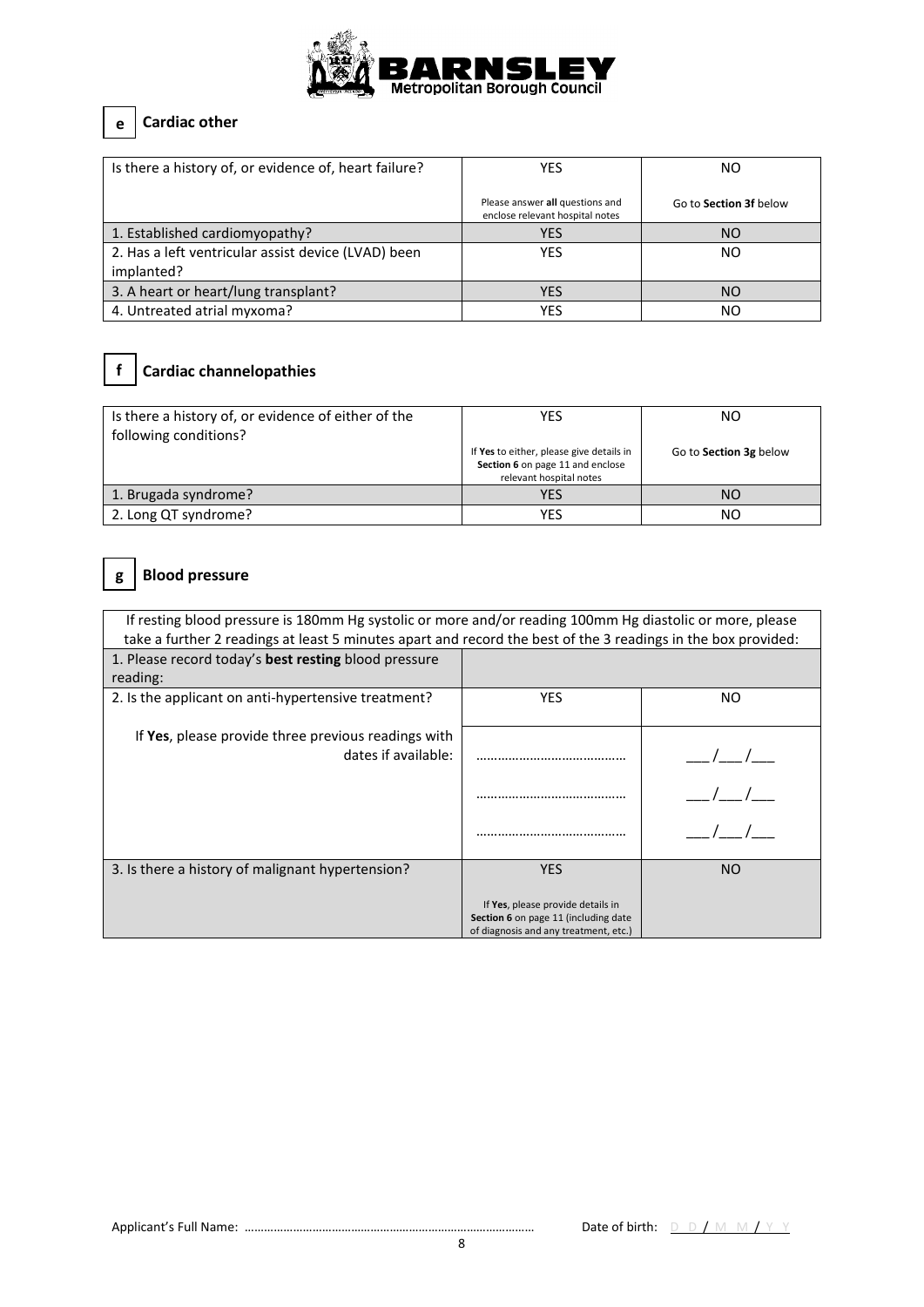

## **h Cardiac investigations**

| Have any cardiac investigations been undertaken or<br>planned?       | <b>YES</b>                                                                                                          | NO                         |  |
|----------------------------------------------------------------------|---------------------------------------------------------------------------------------------------------------------|----------------------------|--|
|                                                                      | If Yes, please answer questions 1-6                                                                                 | Go to Section 4 on page 10 |  |
| 1. Has a resting ECG been undertaken?                                | <b>YES</b>                                                                                                          | ΝO                         |  |
| If Yes, does it show:                                                |                                                                                                                     |                            |  |
| (a) Pathological Q waves?                                            | <b>YES</b>                                                                                                          | NO                         |  |
| (b) Left bundle branch block?                                        | <b>YES</b>                                                                                                          | NO.                        |  |
| (c) Right bundle branch block?                                       | <b>YES</b>                                                                                                          | <b>NO</b>                  |  |
|                                                                      |                                                                                                                     |                            |  |
|                                                                      | If Yes to (a), (b) or (c) please provide<br>a copy of the relevant ECG report or<br>comment at Section 6 on page 11 |                            |  |
| 2. Has an exercise ECG been undertaken (or                           | <b>YES</b>                                                                                                          | ΝO                         |  |
| planned)?                                                            |                                                                                                                     |                            |  |
|                                                                      |                                                                                                                     |                            |  |
| If Yes, please give date and give details in Section 6<br>on page 11 | $\frac{1}{\sqrt{2}}$                                                                                                |                            |  |
|                                                                      | Please provide relevant reports if<br>available                                                                     |                            |  |
| 3. Has an echocardiogram been undertaken (or                         | <b>YES</b>                                                                                                          | <b>NO</b>                  |  |
| planned)?                                                            |                                                                                                                     |                            |  |
| (a) If Yes, please give date and give details in                     |                                                                                                                     |                            |  |
| Section 6 on page 11                                                 |                                                                                                                     |                            |  |
| (b) If undertaken, is/was the left ejection                          | <b>YES</b>                                                                                                          | NO                         |  |
| fraction greater than or equal to 40%?                               |                                                                                                                     |                            |  |
|                                                                      | Please provide relevant reports if                                                                                  |                            |  |
| 4. Has a coronary angiogram been undertaken (or                      | available<br><b>YES</b>                                                                                             | NO.                        |  |
| planned)?                                                            |                                                                                                                     |                            |  |
|                                                                      |                                                                                                                     |                            |  |
| If Yes, please give date and give details in Section 6               | ___/___/___                                                                                                         |                            |  |
| on page 11                                                           |                                                                                                                     |                            |  |
|                                                                      | Please provide relevant reports if<br>available                                                                     |                            |  |
| 5. Has a 24 hour ECG tape been undertaken (or                        | <b>YES</b>                                                                                                          | <b>NO</b>                  |  |
| planned)?                                                            |                                                                                                                     |                            |  |
|                                                                      |                                                                                                                     |                            |  |
| If Yes, please give date and give details in Section 6               | $\frac{1}{2}$ / $\frac{1}{2}$                                                                                       |                            |  |
| on page 11                                                           |                                                                                                                     |                            |  |
|                                                                      | Please provide relevant reports if                                                                                  |                            |  |
| 6. Has a myocardial perfusion scan or stress echo                    | available<br><b>YES</b>                                                                                             | NO.                        |  |
| study been undertaken (or planned)?                                  |                                                                                                                     |                            |  |
|                                                                      |                                                                                                                     |                            |  |
| If Yes, please give date and give details in Section 6               | $\frac{1}{\sqrt{2}}$                                                                                                |                            |  |
| on page 11                                                           |                                                                                                                     |                            |  |
|                                                                      | Please provide relevant reports if<br>available                                                                     |                            |  |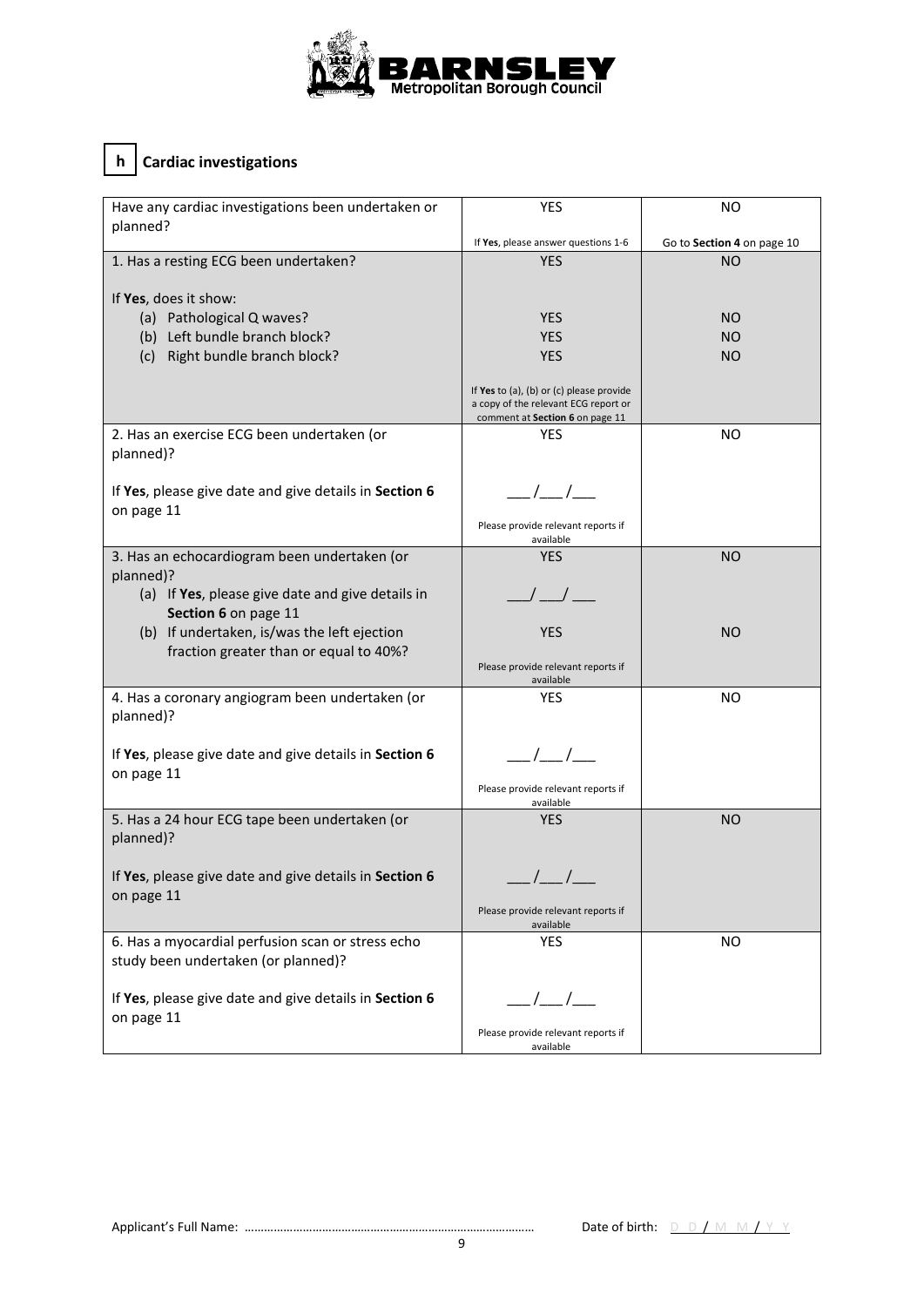

## **4 Psychiatric illness**

| Is there a history of, or evidence of, psychiatric illness,<br>drug/alcohol misuse within the last 3 years?    | <b>YES</b>                                  | ΝO                    |  |  |
|----------------------------------------------------------------------------------------------------------------|---------------------------------------------|-----------------------|--|--|
|                                                                                                                | If Yes please answer all questions<br>below | Go to Section 5 below |  |  |
| 1. Significant psychiatric disorder within the past 6                                                          | <b>YES</b>                                  | NO                    |  |  |
| months?                                                                                                        |                                             |                       |  |  |
| 2. Psychosis or hypomania/mania within the past 12                                                             | <b>YES</b>                                  | ΝO                    |  |  |
| months, including psychotic depression?                                                                        |                                             |                       |  |  |
| 3. Dementia or cognitive impairment?                                                                           | <b>YES</b>                                  | NO.                   |  |  |
| 4. Persistent alcohol misuse in the past 12 months?                                                            | <b>YES</b>                                  | NO.                   |  |  |
| 5. Alcohol dependence in the past 3 years?                                                                     | <b>YES</b>                                  | NO.                   |  |  |
| 6. Persistent drug misuse in the past 12 months?                                                               | <b>YES</b>                                  | ΝO                    |  |  |
| 7. Drug dependence in the past 3 years?                                                                        | <b>YES</b>                                  | <b>NO</b>             |  |  |
| If Yes to any questions above, please provide full details in Section 6 on page 11, including dates, period of |                                             |                       |  |  |
| stability and where appropriate consumption and frequency of use.                                              |                                             |                       |  |  |



| All questions must be answered.                                                                                                                                                                                                                              |                                                                                              |                         |                |  |  |
|--------------------------------------------------------------------------------------------------------------------------------------------------------------------------------------------------------------------------------------------------------------|----------------------------------------------------------------------------------------------|-------------------------|----------------|--|--|
|                                                                                                                                                                                                                                                              | If Yes to any, give full details in Section 6 on page 11 and enclose relevant hospital notes |                         |                |  |  |
|                                                                                                                                                                                                                                                              | 1. Is there a history of, or evidence of, Obstructive                                        | <b>YES</b>              | <b>NO</b>      |  |  |
|                                                                                                                                                                                                                                                              | Sleep Apnoea Syndrome or any other medical                                                   |                         |                |  |  |
|                                                                                                                                                                                                                                                              | condition causing excessive sleepiness?                                                      |                         |                |  |  |
|                                                                                                                                                                                                                                                              |                                                                                              |                         |                |  |  |
|                                                                                                                                                                                                                                                              | If Yes, please give diagnosis:                                                               |                         |                |  |  |
|                                                                                                                                                                                                                                                              | (a) If Obstructive Sleep Apnoea Syndrome,                                                    | Mild (AHI <15)          |                |  |  |
|                                                                                                                                                                                                                                                              | please indicate the severity:                                                                | Moderate (AHI 15 - 29)  |                |  |  |
|                                                                                                                                                                                                                                                              |                                                                                              | Severe (AHI >29)        |                |  |  |
| If another measurement other than AHI is used, it must be one that<br>is recognised in clinical practice as equivalent to AHI. DVLA does<br>not prescribe different measurements as this is a clinical issue.<br>Please give details in Section 6 on page 11 |                                                                                              | Not known               |                |  |  |
|                                                                                                                                                                                                                                                              | (b) Please answer questions (i) to (vi) for all                                              |                         |                |  |  |
|                                                                                                                                                                                                                                                              | sleep conditions:                                                                            |                         |                |  |  |
| (i)                                                                                                                                                                                                                                                          | Date of diagnosis:                                                                           | $\prime$ /              |                |  |  |
| (ii)                                                                                                                                                                                                                                                         | Is it controlled successfully?                                                               | <b>YES</b>              | <b>NO</b>      |  |  |
| (iii)                                                                                                                                                                                                                                                        | If Yes, please state treatment:                                                              |                         |                |  |  |
| (iv)                                                                                                                                                                                                                                                         | Is applicant compliant with<br>treatment?                                                    | <b>YES</b><br><b>NO</b> |                |  |  |
| (v)                                                                                                                                                                                                                                                          | Please state period of control:                                                              |                         |                |  |  |
| (vi)                                                                                                                                                                                                                                                         | Date of last review:                                                                         |                         |                |  |  |
| 2. Is there currently any functional impairment that is                                                                                                                                                                                                      |                                                                                              | <b>YES</b>              | N <sub>O</sub> |  |  |
|                                                                                                                                                                                                                                                              | likely to affect control of the vehicle?                                                     |                         |                |  |  |
| 3. Is there a history of bronchogenic carcinoma or                                                                                                                                                                                                           |                                                                                              | <b>YES</b>              | <b>NO</b>      |  |  |
| other malignant tumour with a significant liability to                                                                                                                                                                                                       |                                                                                              |                         |                |  |  |
| metastasise cerebrally?                                                                                                                                                                                                                                      |                                                                                              |                         |                |  |  |
|                                                                                                                                                                                                                                                              | 4. Is there any illness that may cause significant                                           | <b>YES</b>              | <b>NO</b>      |  |  |
|                                                                                                                                                                                                                                                              | fatigue or cachexia that affects safe driving?                                               |                         |                |  |  |

Continued on next page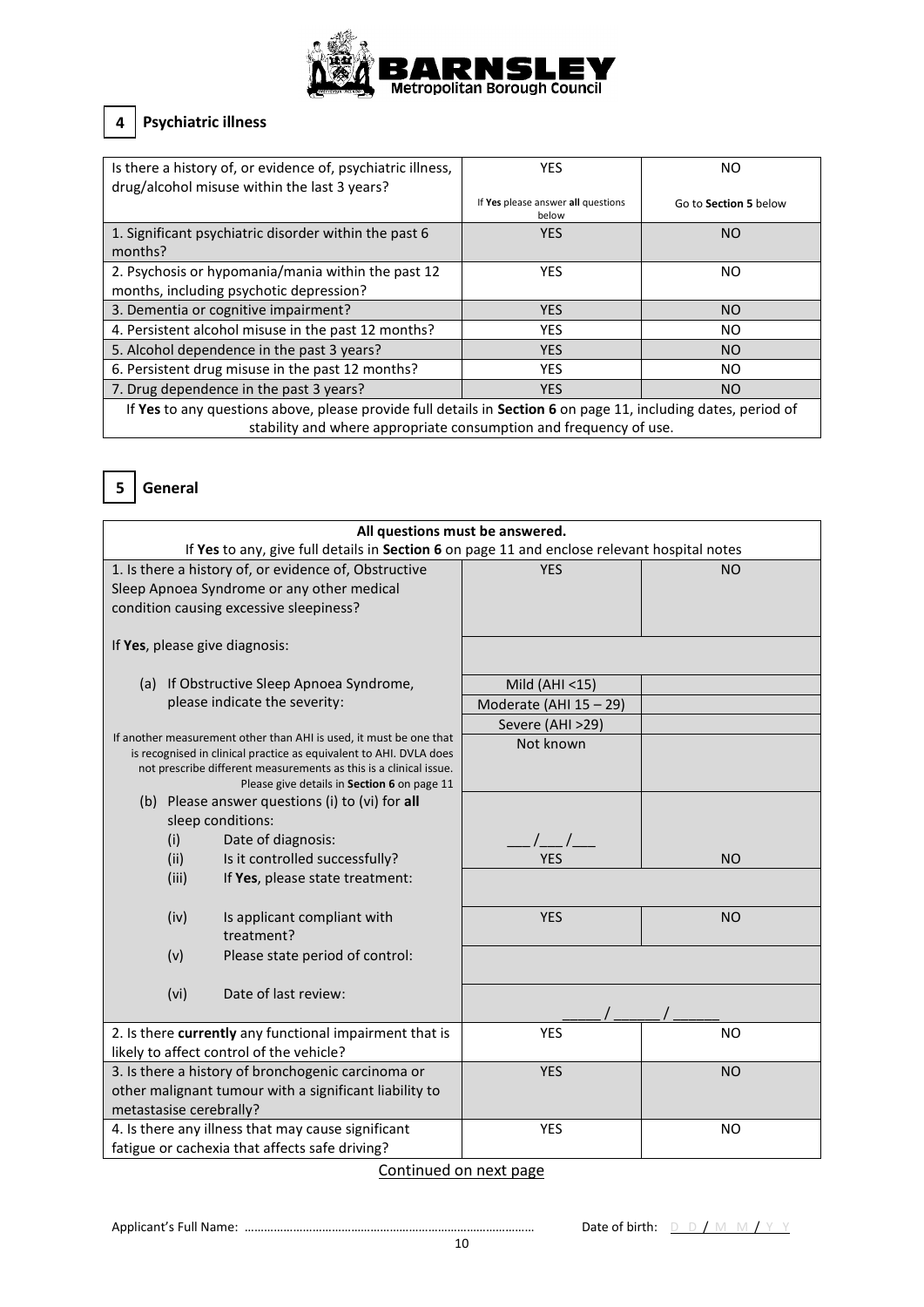

#### **5 General (continued)**

| 5. Is the applicant profoundly deaf?                                                                                              | <b>YES</b>                                                                                            | <b>NO</b> |
|-----------------------------------------------------------------------------------------------------------------------------------|-------------------------------------------------------------------------------------------------------|-----------|
| If Yes, is the applicant able to communicate in the<br>event of an emergency by speech or by using a<br>device, e.g. a textphone? | <b>YES</b>                                                                                            | NO.       |
| 6. Does the applicant have a history of liver disease of<br>any origin?                                                           | <b>YES</b><br>If Yes, please provide details in<br>Section 6 on page 11                               | NO.       |
| 7. Is there a history of renal failure?                                                                                           | <b>YES</b><br>If Yes, please provide details in<br>Section 6 on page 11                               | NO.       |
| 8. Does the applicant have severe symptomatic<br>respiratory disease causing chronic hypoxia?                                     | <b>YES</b>                                                                                            | NO.       |
| 9. Does any medication currently taken cause the<br>applicant side effects that could affect safe driving?                        | <b>YES</b><br>If Yes, please provide details of<br>medication and symptoms in<br>Section 6 on page 11 | NO        |
| 10. Does the applicant have any other medical<br>condition that could affect safe driving?                                        | <b>YES</b><br>If Yes, please provide details in<br>Section 6 on page 11                               | NO.       |

#### **6 Further details**

**Please forward copies of relevant hospital notes. Please do not send any notes not related to fitness to drive.**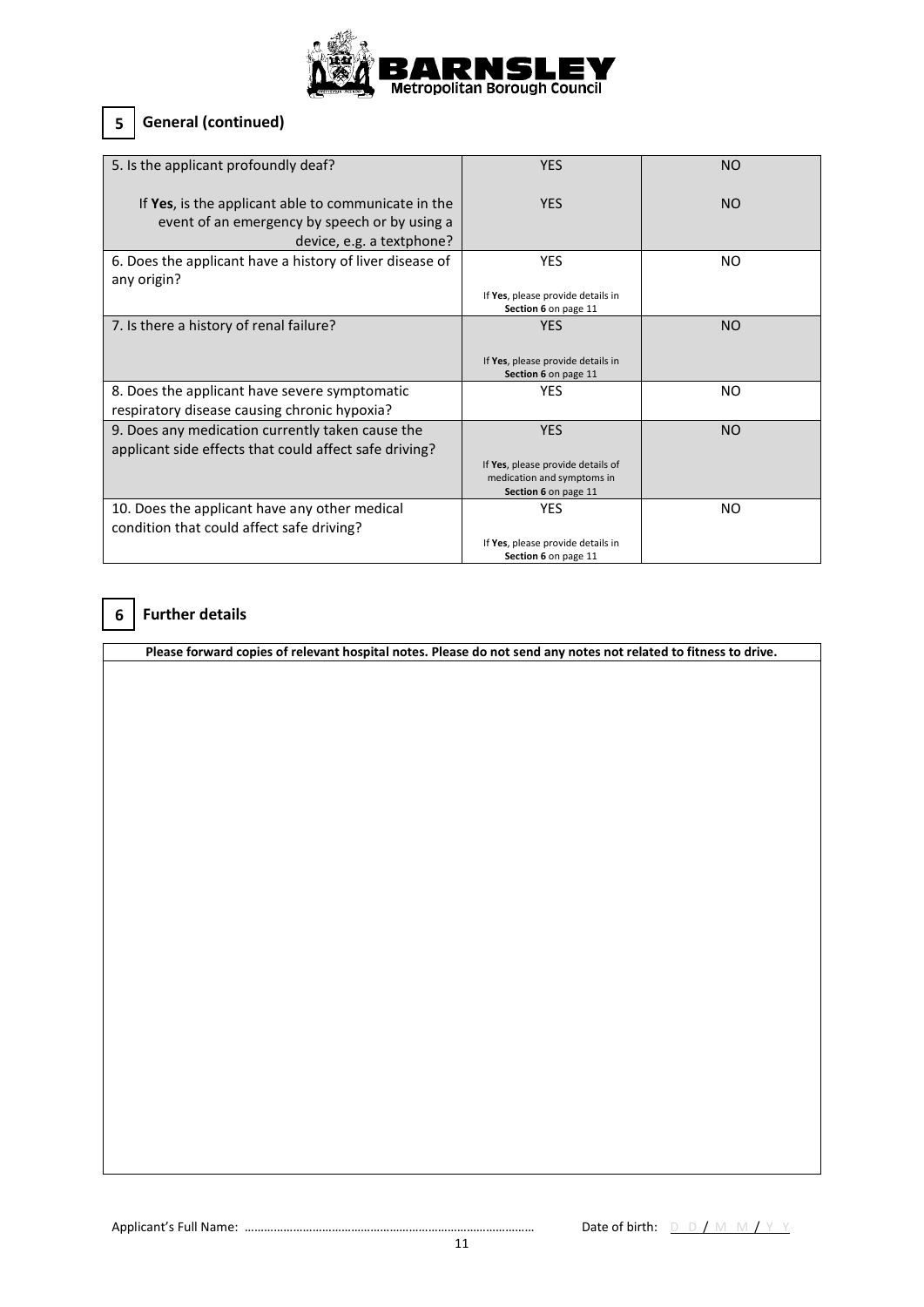

#### **7 Consultants' Details**

| Details of type of specialist(s)/consultants, including address. |                |              |  |
|------------------------------------------------------------------|----------------|--------------|--|
| Consultant in:                                                   | Consultant in: |              |  |
| Name:                                                            | Name:          |              |  |
| Address:                                                         | Address        |              |  |
| Date of last<br>appointment:                                     | Date of last   | appointment: |  |
|                                                                  |                |              |  |
| Consultant in:                                                   | Consultant in: |              |  |
| Name:                                                            | Name:          |              |  |
| Address:                                                         | Address        |              |  |

#### **8 Medication Medication 19 Additional information**

| Please provide details of all current medication (continue on a<br>separate sheet if necessary) |         |  |  |
|-------------------------------------------------------------------------------------------------|---------|--|--|
| Medication:                                                                                     | Dosage: |  |  |
| Reason for taking:                                                                              |         |  |  |
| Medication:                                                                                     | Dosage: |  |  |
| Reason for taking:                                                                              |         |  |  |
| Medication:                                                                                     | Dosage: |  |  |
| Reason for taking:                                                                              |         |  |  |
| Medication:                                                                                     | Dosage: |  |  |
| Reason for taking:                                                                              |         |  |  |
| Medication:                                                                                     | Dosage: |  |  |
| Reason for taking:                                                                              |         |  |  |

Patient's Weight (kg) Height (cm) Details of smoking habits (if any) Number of alcohol units taken each week